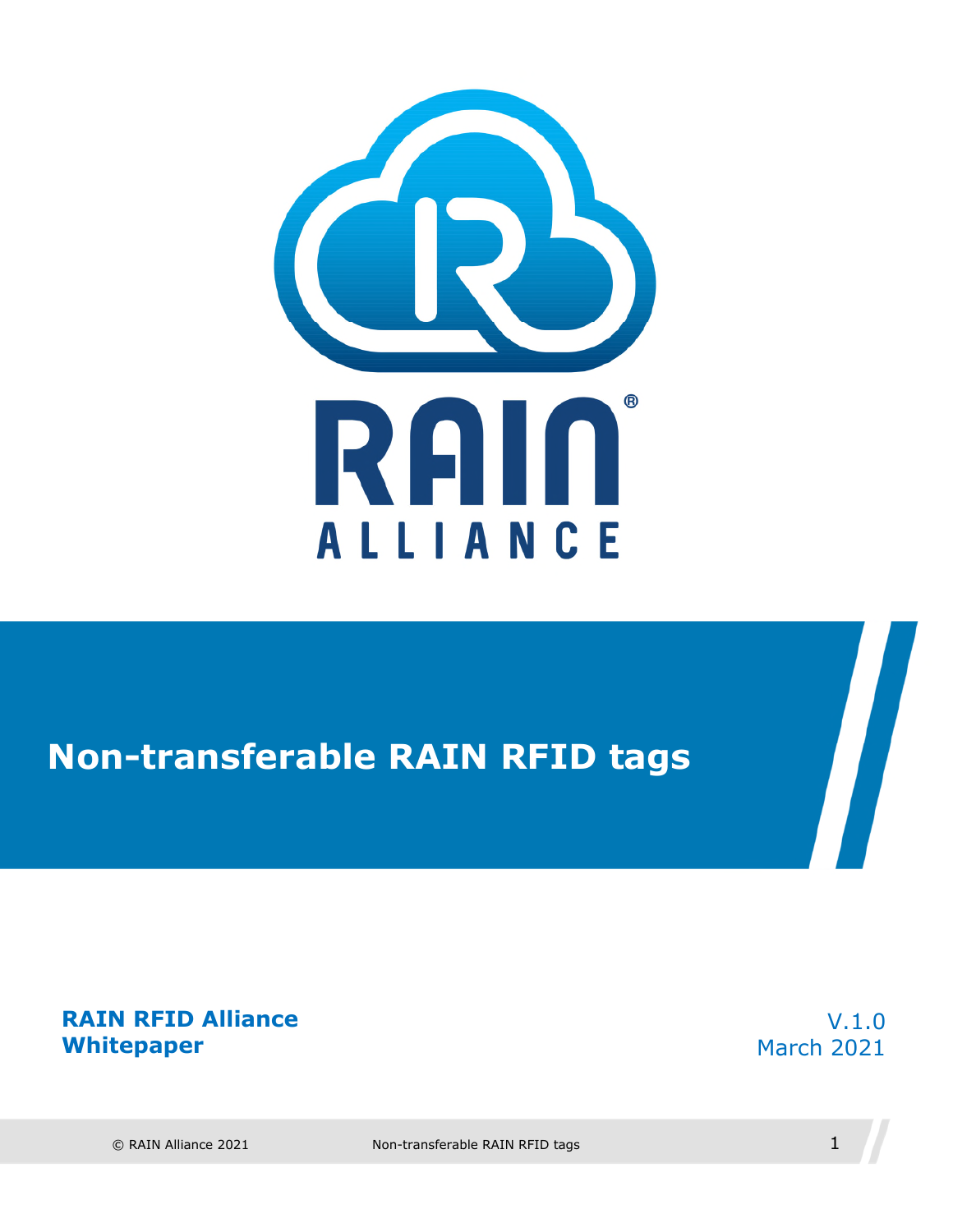#### **Table of Contents**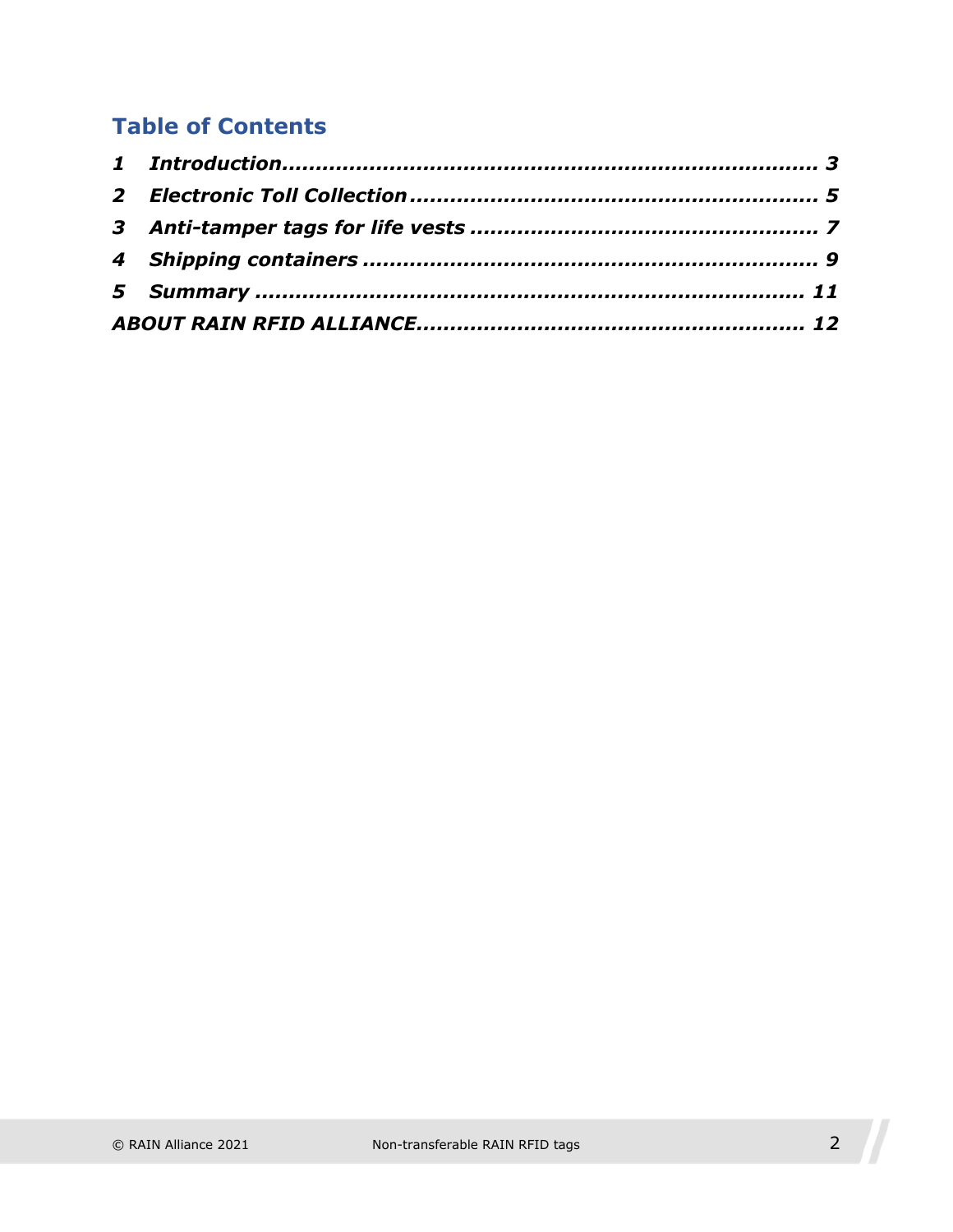#### <span id="page-2-0"></span>1 Introduction

RAIN RFID has been used for many years to enable fast and accurate inventory of goods in retail stores, track goods in supply chains and to manage assets at universities, hospitals, and financial institutions, just to mention a few. In some applications, preventing the transfer of a tag from one asset to another is vital to maintain the integrity of the system. For example, in the case of vehicle identification for tolling applications, the RAIN RFID label on each vehicle is connected to the owner's bank account, so clearly, allowing the transfer of a label from vehicle to vehicle would open the doors to fraud, financial loss and compromising of the entire solution.

With the importance of preventing transfer of a RAIN RFID label from one vehicle windshield, or other asset, to another, RAIN RFID tag manufacturers have developed various type of tags. A so-called **tamper proof** tag will cease to read following any sort of attempt to remove it; the connection between the antenna and chip physically breaks.

A variation of tamper proof labels allows the system to still read the tag data; but show evidence of tampering, either through visual mechanisms or through changes to the IC. These **tamper evident** tags are still able to interact with the intended system whilst ensuring tags cannot be physically transferred fraudulently. Some tamper-evident tags use a tamper sensor to detect if a tag is physically being detached from its location. If desirable in the application, a portion of the chip's memory can be used to record the tamper event and make that status available for future use. Tamper-evident information can be used by the tag in several ways. Some vendors propose to let the system to 'know' if the tag has been compromised by reporting tamper status in the tag response, e.g., by reporting tamper status in the GS1 Gen2v2 standard alarm bit provided during inventory, or alternatively through a separate memory access operation. Other implementations allow for digitally lowering the read range by lowering the chips' sensitivity. Some products even allow for muting the chip reply in case of tampered tags.

Since the introduction of RAIN RFID tags with the ability to indicate tamper events, several use cases have surfaced. One example is the identification of corporate IT assets. Being able to move the RAIN identification label from your old or cheap laptop to a new more expensive one owned by a colleague should of course not be possible. Tamper tags can ensure both the identity of the assets is known and the integrity of the system can be trusted.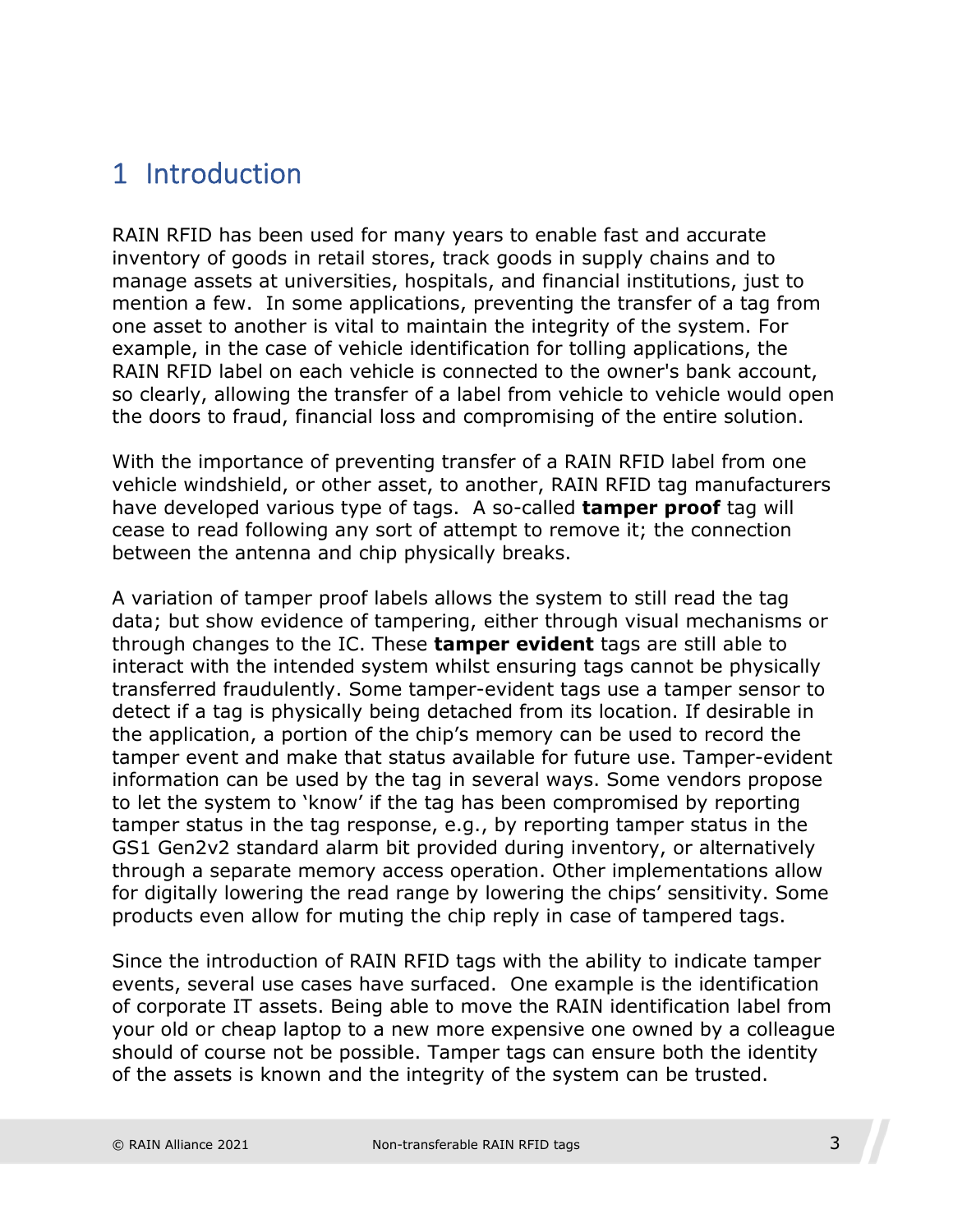In this paper, several examples of use cases that are made possible using non-transferable tags are discussed. Starting with one of the original drivers for tamper proof tags, vehicle identification, then moving onto looking at some of the benefits of applying this kind of technology to aircraft life vests and shipping containers.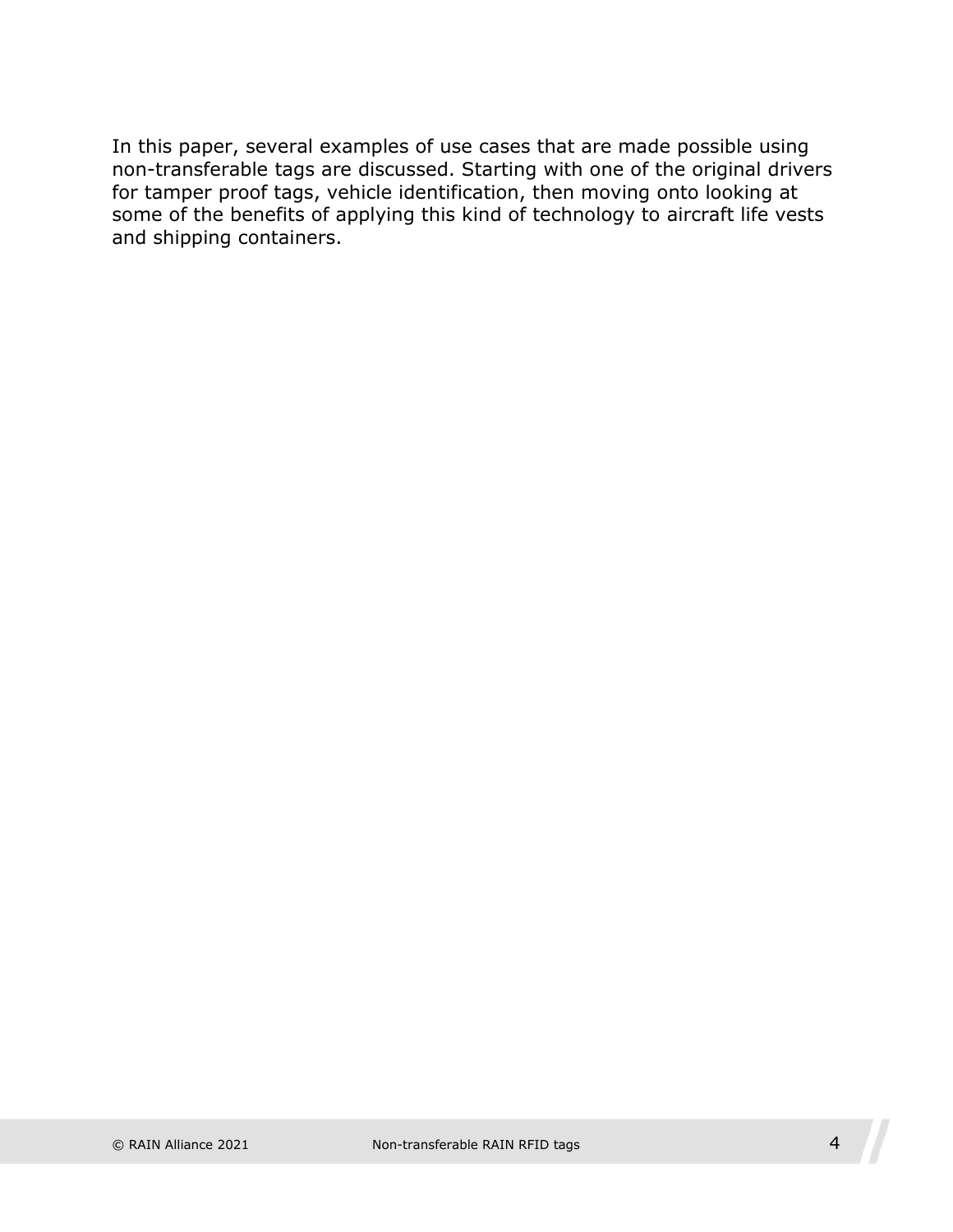#### <span id="page-4-0"></span>2 Electronic Toll Collection

Electronic Toll Collection (ETC) systems have become a common way for drivers to pay for their tolls on roadways throughout the world. These systems allow drivers to simply drive on toll roads without the need to stop to make manual payments and have become very popular for the numerous benefits for both drivers and operators. ETC systems reduce operating costs and infrastructure, including the very costly requirement for more lanes, whilst at the same time increasing speed, safety, throughput, and security.

Central to any ETC system is the ability to identify each vehicle. So-called, automatic vehicle identification (AVI) technology accurately identifies a specific unique vehicle at typical highway speeds using in-vehicle transponders.

RAIN RFID has proven itself to be reliable choice of solution providing a fast and secure method of vehicle identification. Typically, RAIN RFID AVI systems involve the transmission of an identification code between a transponder in the vehicle and a reader positioned on a gantry or roadside. The transponder, which consists of an Integrated Circuit (IC) and antenna, contains basic information, including an identification number, toll facility, vehicle type, etc. To complete tolling transactions, the roadside electronic readers emit radio frequencies via antennas to communicate with the transponders. For ETC, the vehicle identification number is linked to the customer's account from which the appropriate toll is automatically deducted, or the customer is billed.





Since the vehicle identification number contained in the RAIN RFID transponder is linked to the customer's account, it is vitally important that the security of this information is protected. The communication between the reader and the tag are typically protected using cryptographic encryption, but the protection of the tag itself is also critical. A RAIN RFID transponder in the form of a non-transferrable windshield label is the ideal solution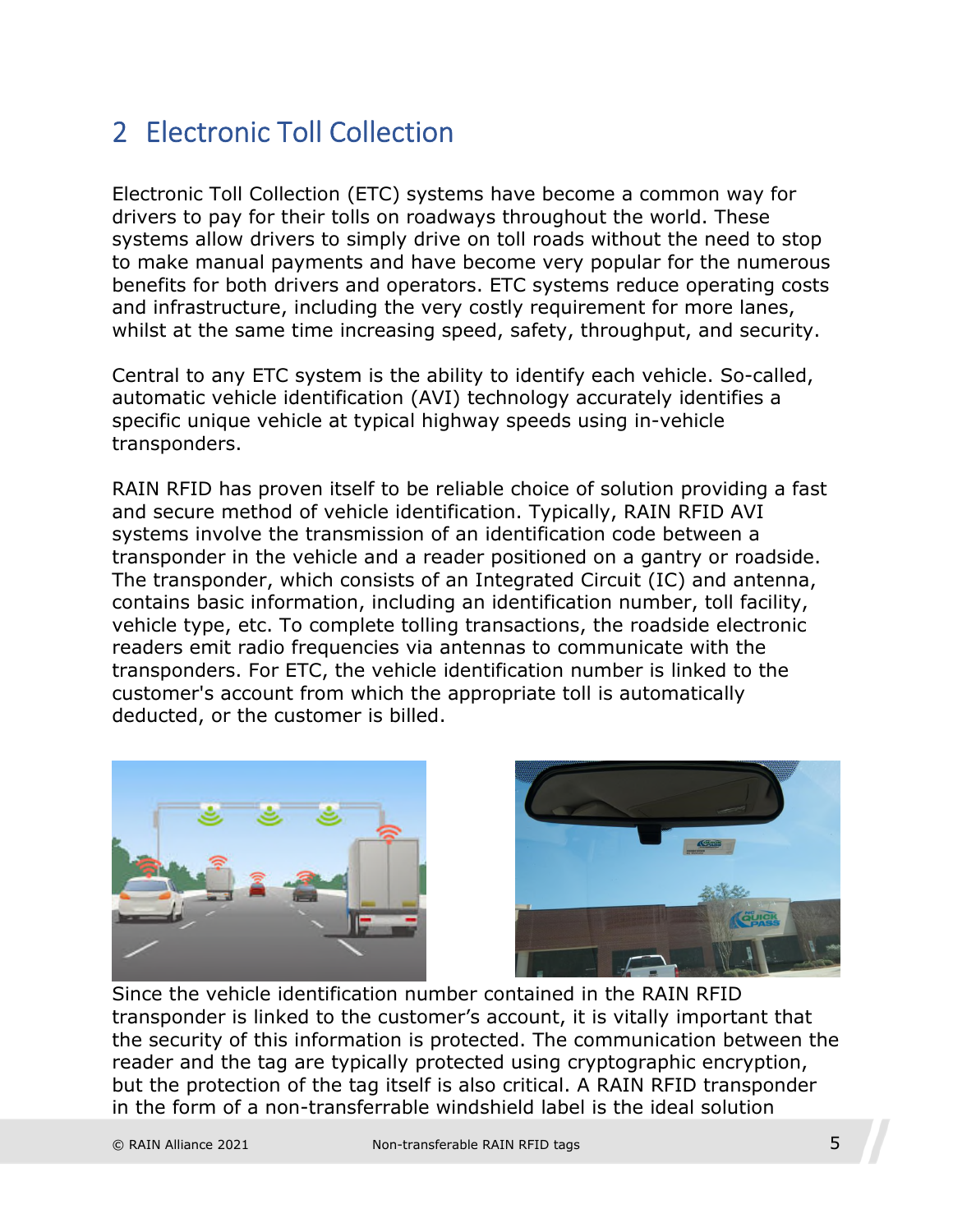ensuring the tag cannot be removed and used on a different vehicle protecting both the owners account and the integrity of the system.

A popular, reliable, and cost-effective approach is something called Breakon-Removal (BOR). With a BOR tag, if removal of the RAIN RFID Windshield Label is attempted, the antenna will tear, thus severing the connection to the chip rendering the label no longer functional.

Specialized manufacturing methods are employed to achieve this BOR feature. These same methods can be leveraged to achieve tamper-proof functionality in many other applications.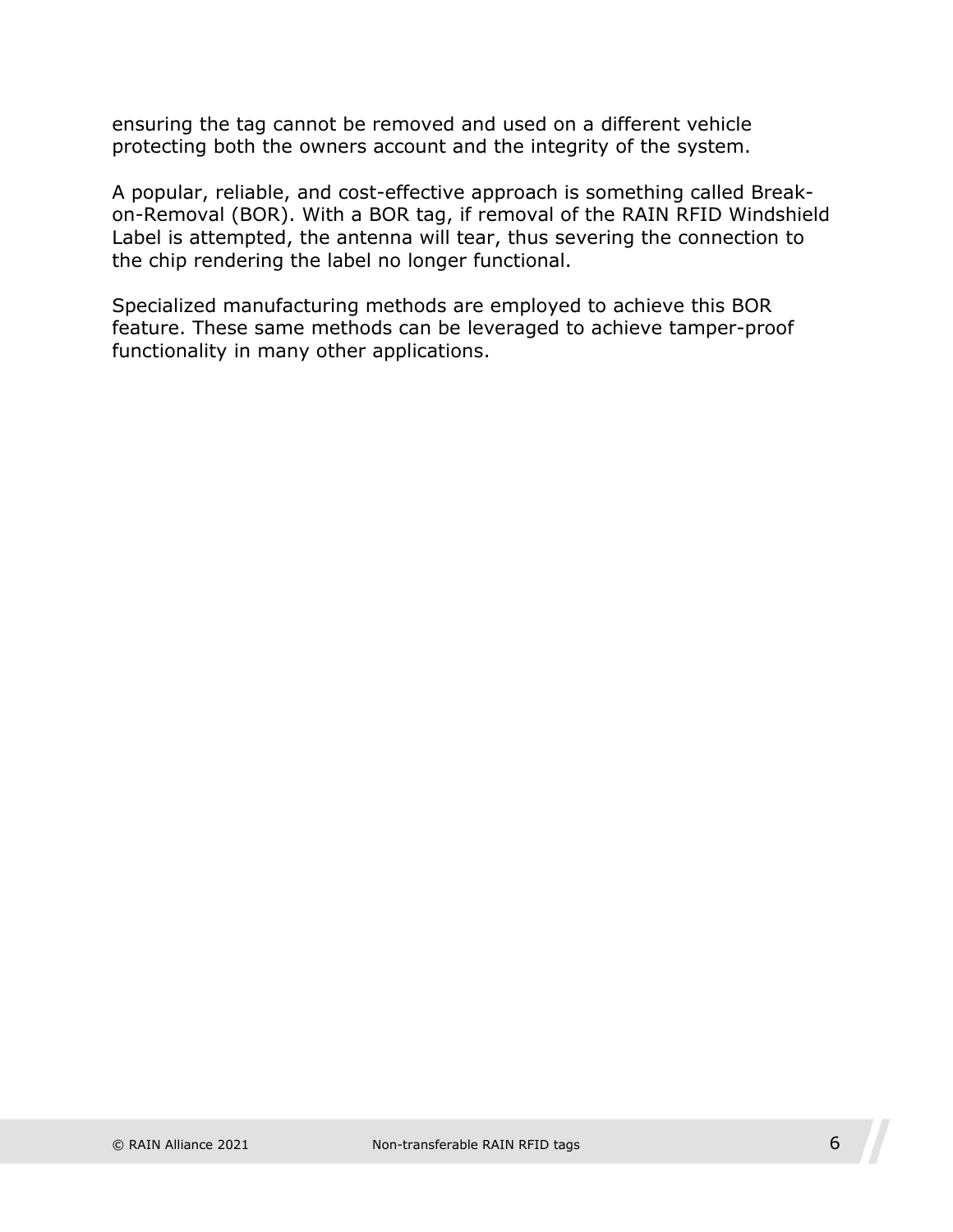#### <span id="page-6-0"></span>3 Anti-tamper tags for life vests

"Every seat on every plane must have a life vest". This statement is assumed by passengers and is a requirement within the aviation regulations, but the amount of effort required by flight operators to ensure a fully operational life vest is present for every passenger for each and every flight over water is mammoth!

Believe it or not, vests sometimes disappear as some passengers take them as souvenirs. So, as part of the preflight checks before each flight over water, a member of the cabin crew takes responsibility for ensuring each life vest is present. But just checking that the vest is under each seat is not enough; it's essential that the seal of each vest is physically inspected to guarantee it has not been tampered with since its installation. In addition to the day-to-day operations, each life vest must be audited for safety on a regular basis, a job that can take airline ground staff significant time.

This crucial job performed before every take off adds significant time to a flight attendant's responsibilities; and in critical situations, can be on the critical path impacting short turnarounds. Missing a take-off slot can result in significant cost to an airline.

There is, however, a better way to manage all these life vests. By attaching a RAIN RFID tag to each life vest or pouch the whole counting exercise can be reduced to simply walking up and down the aisle with a handheld RAIN reading device. But not only this; by using anti-tamper tags, the integrity of the life vest seal can also be established without a physical check. Each tag contains a chip that includes a tamper loop; once the physical loop is broken, an indicator bit changes within the silicon. When the tag is read next time, the tag's ID number is returned along with the status of the tamper loop.

In practice, this means that if a life vest's seal has been broken, during the inventory process the status of the seal integrity will be transmitted and displayed to the operator without the need for any further action or investigative work. This innovative use of RAIN RFID allows the operator to know exactly which life vest needs attention and is only possible by using the tamper loop feature available on some RAIN RFID ICs.

So, this process is easy for the operators, it's significantly faster and it's less error prone. It also has the benefits of being completely digital so there is no need for paperwork, therefore, the audit trail can be automatically recorded proving the security of every life vest.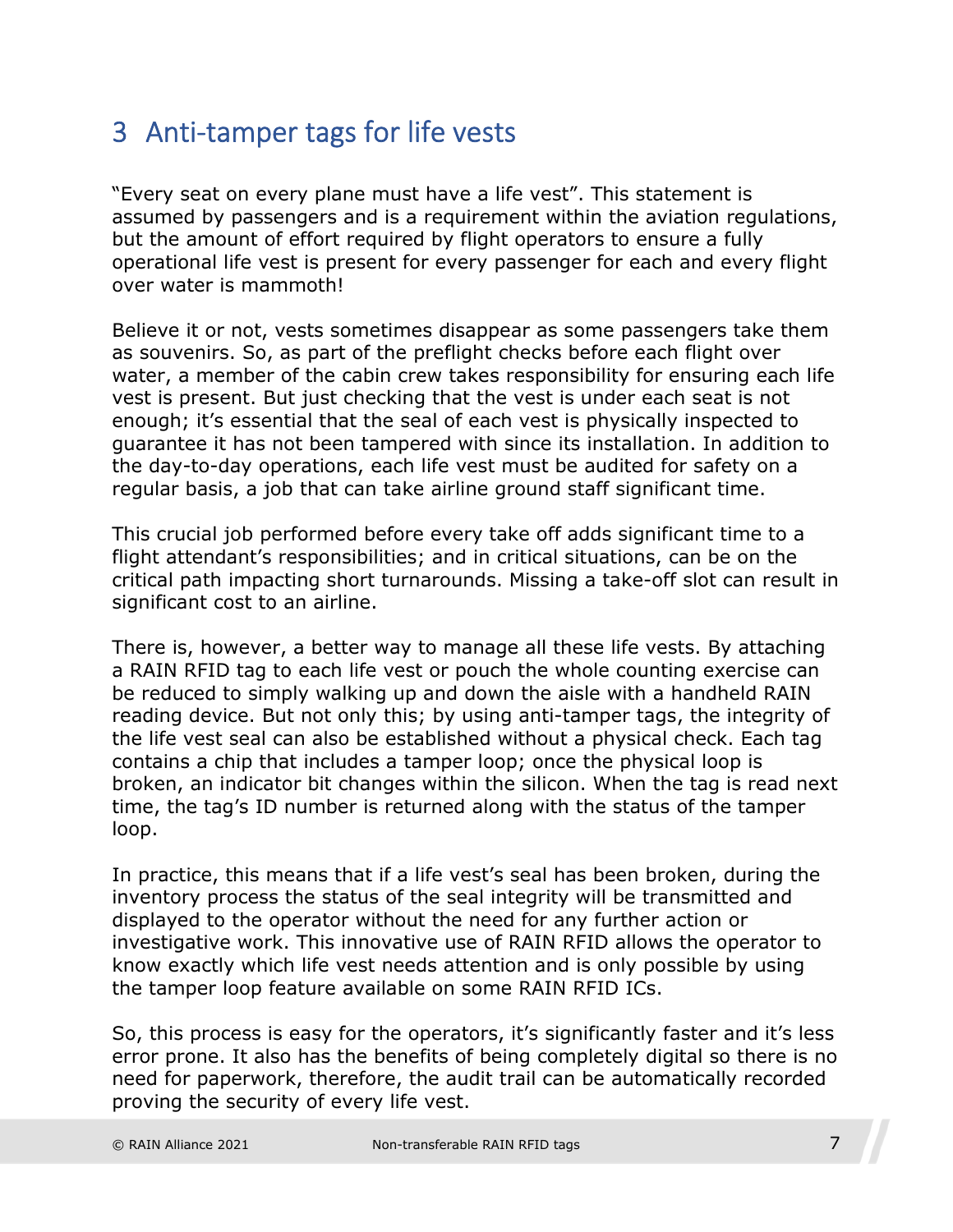But, ultimately, using anti-tamper RAIN RFID technology allows airlines to ensure a safe life vest is present for every passenger.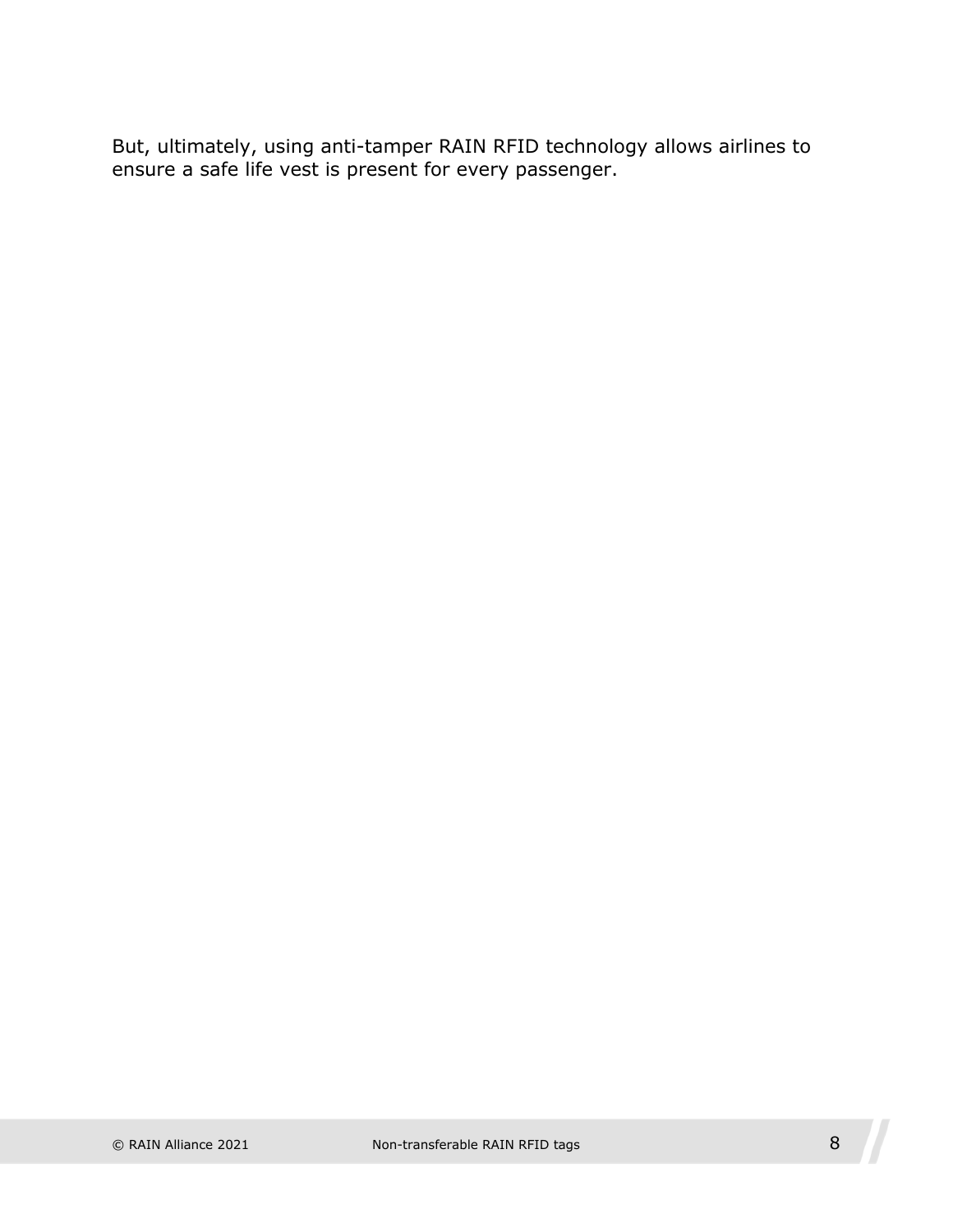#### <span id="page-8-0"></span>4 Shipping containers

While the container shipping industry is poised to show steady single-digit CAGR over the coming years, its operating margins have been heavily challenged. Market commoditization, increasing taxes, competition by rail and excess capacity have resulted in difficult operational conditions. With the backdrop of this difficult operating environment companies have turned to RAIN RFID technology to help reduce operating costs, improve service performance and help deter theft.

Indeed, RAIN RFID has become the technology of choice for supply chain management and track and trace applications. Applying RAIN RFID tags to containers enables exact knowledge of on-boarding and off-boarding of containers, enabling logistics companies to have real-time knowledge of the whereabouts of each of their containers and its cargo. This results in a direct reduction of misrouting incidents resulting in associated charges and possibly perished goods while at the same time improving customer experience and satisfaction. While the former result in reduced operations costs, the latter allow for long-term customer loyalty and potentially higher shipping fees. Adding seals encompassing RAIN RFID tags with some form of tamper proofing or that show evidence of tampering can help deter theft and guarantee the authenticity of the cargo in each container.

Shipping containers are typically sealed using bolt seals. Such bolts undergo a visual inspection during unloading and loading as well occasional spot checks; this demands the person checking is in close proximity. Traditional bolt seals are sometimes subject to being re-sealed and are relatively easy to counterfeit; therefore, they require even more detailed checks. In case of a suspect seal, a manual cargo inspection may be triggered, resulting in a significant amount of human labor and law enforcement services.

Operations such as those described can only be performed whilst the container is on the ground, not during handling or enroute. Of course, all of these activities are labor-intensive, expensive and slow; limiting the port throughput.

The use of non-transferrable electronic seals (e-seals) can solve all of these issues. Such e-seals utilize the RAIN RFID chip to detect and store the status of the seal enabling fast and efficient tamper detection through the fully passive RAIN RFID tags. The energy required for interrogating the chip for the status of the seal is directly harvested from the RAIN RFID reader field, resulting in zero-maintenance tags. e-seals are robust against re-sealing and counterfeits, significantly improving tamper resistance. Thanks to the long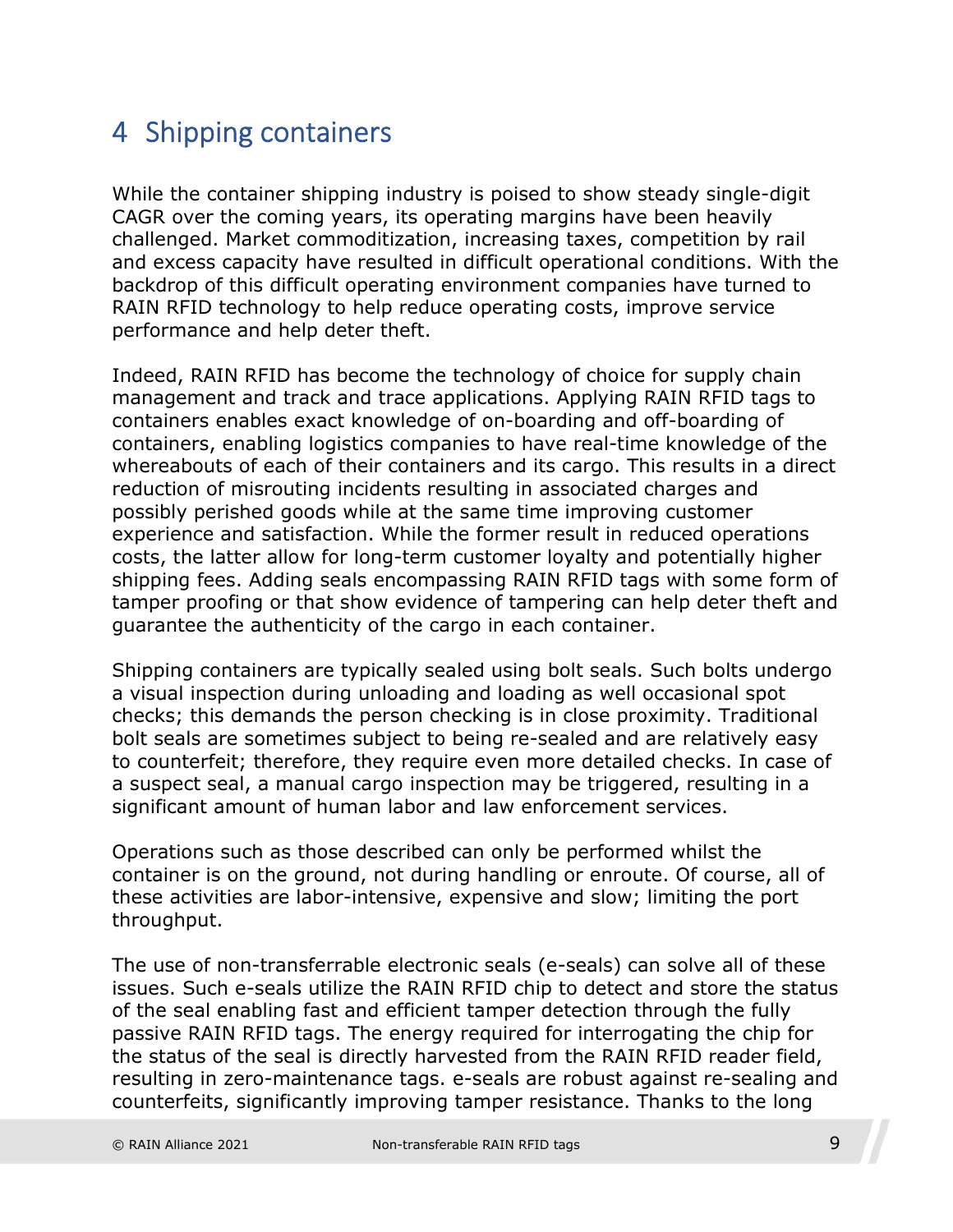read-range of RAIN RFID tags, interrogation can be done during handling; for example, using a RAIN RFID equipped crane. Identification and seal status can also be automatically determined during inbound and outbound activities of trucks and rail freight, all enabling dynamic visualization of container locations. This results in automated and centralized end-to-end track & trace information, virtually eliminating the risk of misleading or misrouting of containers.

RAIN RFID e-seals bring a significant number of benefits to the container shipping industry. The technology enables significantly increased automation in terms of anti-counterfeiting, anti-theft, and traceability which leads to an overall improvement in port operations with increased customer and staff satisfaction and, crucially, an overall reduction in processing delays.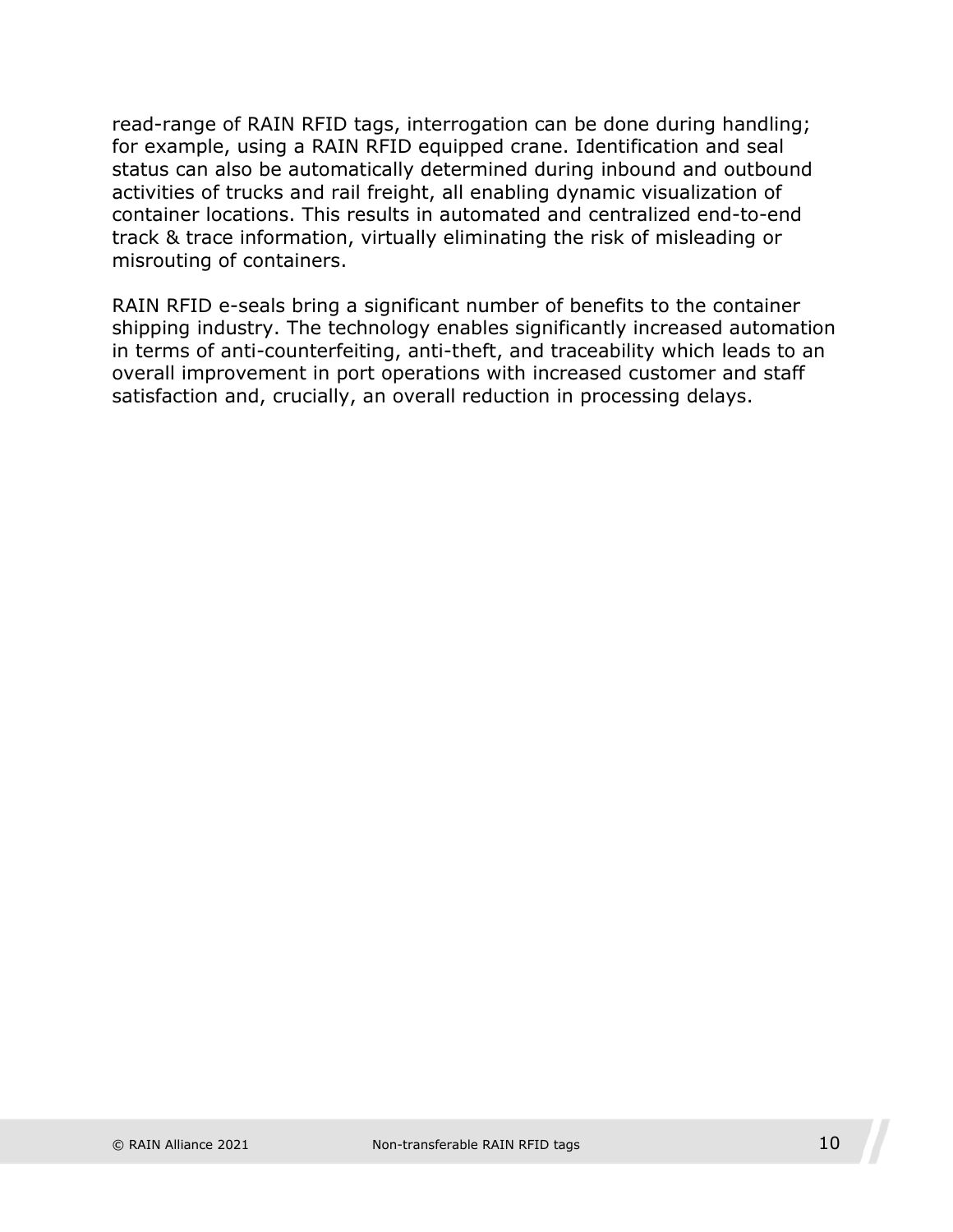### <span id="page-10-0"></span>5 Summary

RAIN RFID has enabled many use cases over the course of its rich history, improving accuracy, speed, and authenticity in a variety of activities that were previously considered impossible or were prone to error. The introduction of non-transferable tags has provided RAIN RFID solution designers the ability to protect system integrity. Mechanisms range from the *tamper proof* tags that physically break if an attempt to remove the tag is made to *tamper evident* tags where the tag chip can be used to communicate the status of tag allowing a complete flexibility.

Used within the appropriate solution, non-transferable tags can enable new use cases and give confidence to all stakeholders within a systems ecosystem of a tag's status. This paper has discussed several use cases demonstrating the benefits of non-transferable RAIN RFID tags, many of which would not be possible without this innovative technology.